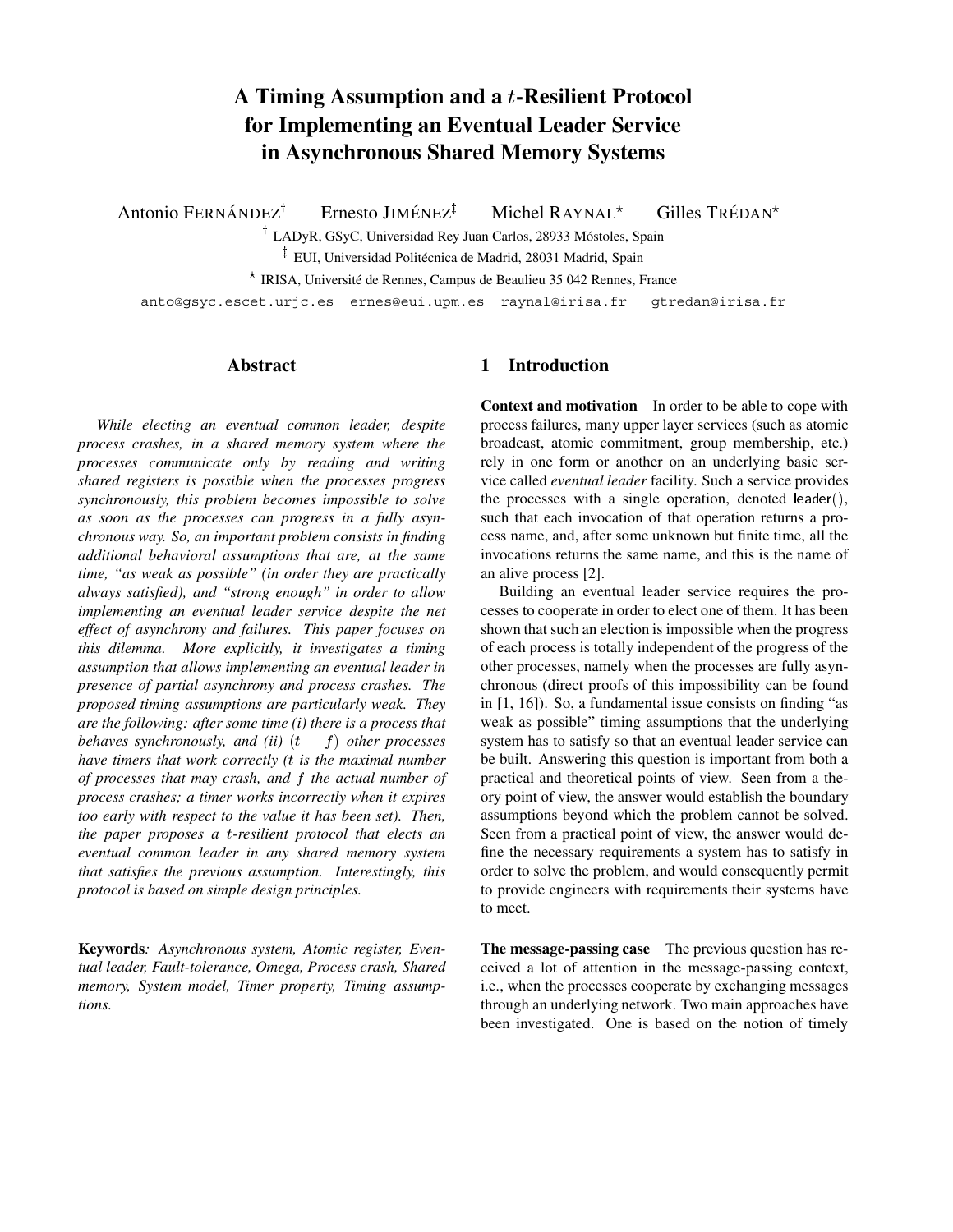channels, the other is based on the notion of message pattern. The *timely channel* approach (e.g., [1, 3]) requires that, after some time, an appropriate subset of the communication channels behave timely, i.e., they guarantee an upper bound on message transfer delays. The *message pattern* approach (introduced in [14]) requires that some messages are received before other messages. Interestingly, these two approaches can be combined [17] to take the best of "both worlds" and provide eventual leader protocols with an assumption coverage greater than the one provided by any protocol based on a single assumption [18].

**The shared memory case** The situation is different in the shared memory context. In this case, the only base objects that the processes can use to communicate are atomic read/write registers (also called shared registers). As these registers are intrinsically time-free, the previous question translates as follows: which are the weakest timing assumptions the processes have to satisfy so that an eventual leader service can be built?

To our knowledge, only three eventual leader protocols suited to the shared memory context has been proposed so far [4, 8]. The first protocol (presented in [8]) assumes that there is a finite time after which the processes behave synchronously. So, this timing assumption is pretty strong.

The second paper [4] investigates a much weaker assumption. Basically, it requires that there is eventually a process that behaves synchronously while the other processes can be fully asynchronous provided their timers behave correctly. Two protocols are presented in that paper. In the first protocol, be the execution finite or infinite, all but one shared variables are bounded, and after some time a single process writes forever the shared memory. In the second protocol, all the variables are bounded, but this is obtained at the price of having all the processes to write forever the shared memory. These three previous protocols consider that all the processes (but one) can crash.

**Content of the paper** Let *n* denote the total number of processes, and <sup>t</sup> the maximal number of processes than may crash. Using this notation, the previous protocols implicitly consider  $t = n - 1$  (these protocol are said to be wait-free [10], and consequently their code does not use  $t$ ).

More generally, a protocol is  $t$ -resilient if it can cope with up to  $t$  faulty processes. (This means that the protocol is guaranteed to work correctly when no more than  $t$  process crash. If more processes crash, there is no guarantee and the protocol can behave arbitrarily.) Usually, the system parameter  $t$  is explicitly used in the code of a  $t$ -resilient protocol. In practice, as the number of processes that crash in a given run is usually very small, it is interesting to design <sup>t</sup>-resilient protocols.

This paper presents a <sup>t</sup>-resilient eventual leader protocol  $(1 \leq t \leq n)$ . When compared to the protocols described in [4], the proposed protocol benefits from the assumption that there are at least  $n - t$  correct processes. This additional assumption allows weakening the timing assumption used in [4]. More explicitly, let  $f$  be the number of processes that crash in a given run,  $0 \le f \le t$ . While (as the protocols presented in [4]) the proposed protocol requires that the accesses (with respect to a predetermined shared variable) of only one correct process (say  $p$ ) be eventually synchronous, it requires that the timers of only  $t - f$  correct processes (different from  $p$ ) behave correctly. This is a pretty weak timing assumptions (the protocols presented in [4] require that the timers of all the correct processes behave correctly). A timer behaves incorrectly when it expires arbitrarily, whatever the timeout value it has previously been set to.

This shows that very weak additional assumptions allow implementing an eventual leader facility in a shared memory system. The real-time constraints that have to be satisfied require the synchronous behavior of only one process, and the correct behavior of only  $t - f$  timers. As an example, when all the processes allowed to crash do actually crashed (we have then  $f = t$ ), no timer is required to behave correctly (let us notice that, in a very interesting way, this is independent of the value of  $t$ ).

The protocol enjoys another first class property, namely, it is particularly simple. Moreover, its proof shows very clearly all its possible behaviors, and allows a better understanding of its noteworthy properties.

**Roadmap** The paper is made up of 6 sections. Section 2 presents the system model and the additional assumption that allows implementing an eventual leader protocol. The protocol is described in Section 3 and proved in Section 4. Section 5 discusses the protocol. Finally, Section 6 concludes the paper.

# **2 System model, leader election, and additional assumption**

#### **2.1 Base asynchronous shared memory model**

The system consists of  $n (n > 1)$  processes denoted  $p_1, \ldots, p_n$ . The integer i denotes the identity of  $p_i$ . A process can fail by *crashing*, i.e., prematurely halting. Until it possibly crashes, a process behaves according to its specification, namely, it executes a sequence of steps as defined by its algorithm. After it has crashed, a process executes no more steps. By definition, a process is *faulty* during a run if it crashes during that run; otherwise it is *correct* in that run. In the following,  $t$  denotes the maximum number of pro-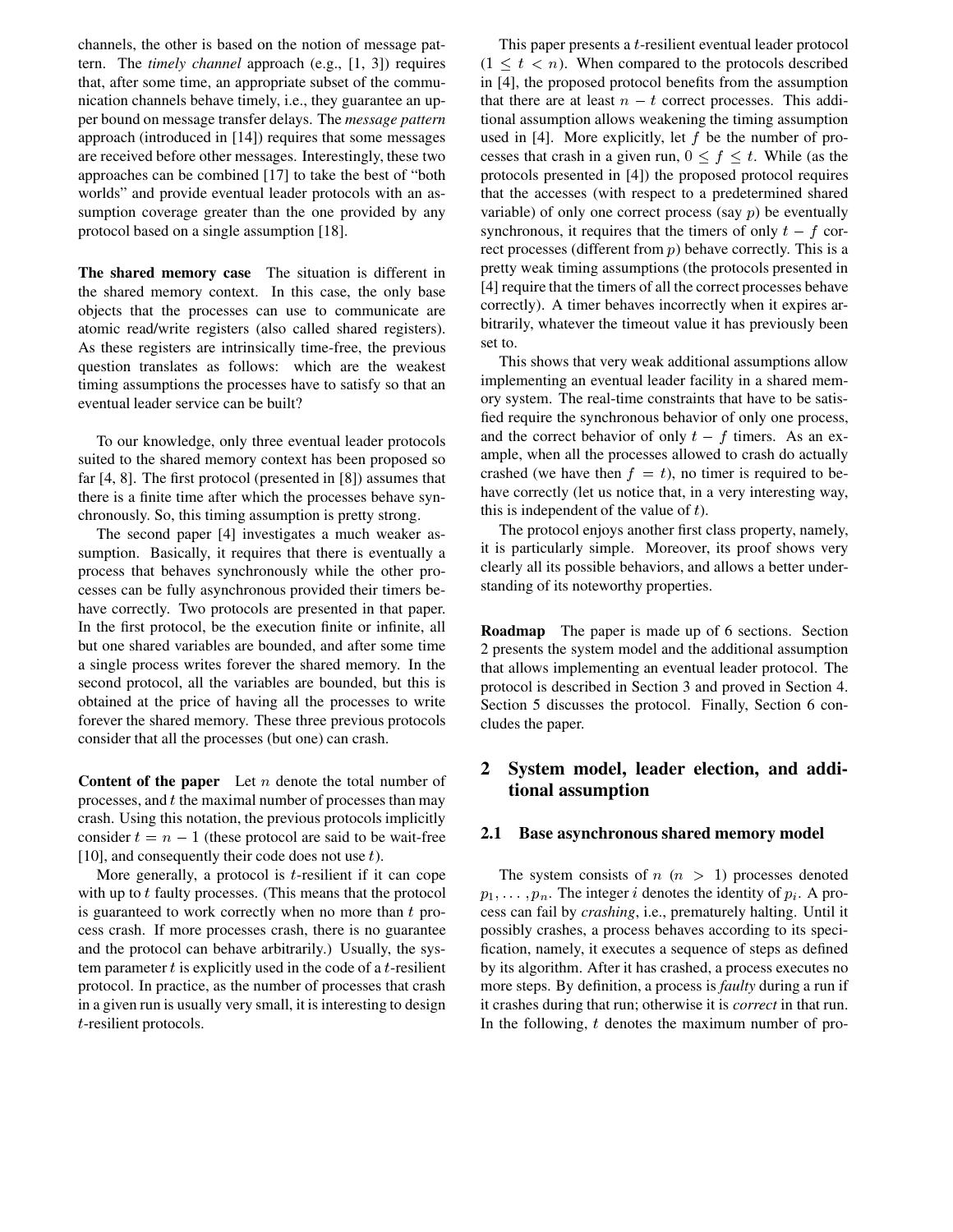cesses that are allowed to crash in any run  $(1 \le t \le n-1)^1$ , while  $f$  denotes the actual number of processes that crash in a run  $(0 \leq f \leq t)$ .

The processes communicate by reading and writing a memory made up of atomic registers (also called shared variables). Each register is one-writer/multi-reader (1WnR). "1WnR" means that a single process can write into it, but all the processes can read it. (Let us observe that using  $1WnR$  atomic registers is particularly suited for cached-based distributed shared memory.)<sup>2</sup> The only process allowed to write an atomic register is called its owner. *Atomic* means that, although read and write operations on the same register may overlap, each (read or write) operation appears to take effect instantaneously at some point of the time line between its invocation and return events (this is called the *linearization* point of the operation) [11]. Uppercase letters are used for the identifiers of the shared registers. These registers are structured into arrays. As an example,  $PROGRESS[i]$  denotes a shared register that can be written only by  $p_i$ , and read by any process. A process can have local variables. Those are denoted with lowercase letters, with the process identity appearing as a subscript. As an example,  $progress<sub>i</sub>$  denotes a local variable of  $p<sub>i</sub>$ .

Some shared registers are *critical*, while other shared registers are not. A critical register is an atomic register on which some constraint can be imposed by the additional assumptions that allow implementing an eventual leader. This attribute allows restricting the set of registers involved in these assumptions.

This base model is characterized by the fact that there is no assumption on the execution speed of one process with respect to another. This is the classical *asynchronous* crash prone shared memory model. It is denoted  $\mathcal{AS}_{n,t}[\emptyset]$  in the following.

### **2.2 Eventual leader service**

The notion of *eventual leader* service has been informally presented in the introduction. It is an entity that provides each process with a primitive leader () that returns a process identity each time it is invoked. A unique correct leader is eventually elected but there is no knowledge of when the leader is elected. Several leaders can coexist during an arbitrarily long period of time, and there is no way for the processes to learn when this "anarchy" period is over.

The *leader* service, denoted  $\Omega$ , satisfies the following properties [2]. (The second property refers to a notion of global time. It is important to notice that this global time is only for a specification purpose. It is not accessible to the processes.)

- Validity: The value returned by a leader () invocation is a process identity.
- Eventual Leadership: There is a finite time and a correct process  $p_i$  such that, after that time, every leader() invocation returns <sup>i</sup>.
- Termination: Any leader () invocation issued by a correct process terminates.

The  $\Omega$  leader abstraction has been introduced and formally developed in [2] where it is shown to be the weakest, in terms of information about failures, to solve consensus in asynchronous systems prone to process crashes. Several consensus protocols based on eventual leader service have been proposed (e.g., [7, 12, 15] for message-passing systems, and [5, 9] for shared memory systems).

#### **2.3 Additional behavioral assumption**

**Underlying intuition** As already indicated,  $\Omega$  cannot be implemented in pure asynchronous systems such as  $\mathcal{AS}_{n,t}[\emptyset]$ . So, we consider the system is no longer fully asynchronous: its runs satisfy the following assumption denoted EWB (for <sup>e</sup>ventually <sup>w</sup>ell-behaved). The resulting system is consequently denoted  $AS_{n,t}[EWB]$ .<sup>3</sup>

Each process  $p_i$  is equipped with a timer denoted  $timer_i$ . The intuition that underlies EWB is that, on one side, the system has to be "synchronous" enough in order at least one process has a chance to be elected, and, on the complementary side, the others processes must be able to recognize it. The EWB assumption is made up of two parts  $EWB_1$  and  $EWB_2$ .  $EWB_1$  is on the existence of a process whose behavior has to satisfy a synchrony property.  $EWB_2$  is on the timers of other processes.  $EWB_1$  and  $EWB_2$  are "matching" properties.

**The assumption**  $EWB_1$  That assumption restricts the asynchronous behavior of one process. It is defined as follows.

 $EWB_1$ : There are a time  $\tau_{EWB_1}$ , a bound  $\Delta$ , and a correct process  $p_{\ell}$  ( $\tau_{EWB_1}$ ,  $\Delta$  and  $p_{\ell}$  may be never explicitly known) such that, after  $\tau_{EWB_1}$ , any two consecutive write accesses issued by  $p_{\ell}$ to (its own) critical registers, are completed in at most  $\Delta$  time units.

<sup>&</sup>lt;sup>1</sup>This means that, if more than  $t$  processes crash in a run, we are outside the system model, and a protocol can then behave arbitrarily. If we want the protocol to cope with any number of process crashes we have to take  $t = n - 1.$ 

<sup>2</sup>The atomic registers can also be seen as a high level abstraction of a communication system made up of commodity disks. Such disks can be accessed only by read and write operations. Such "shared memory" systems are described in [6, 13]. Protocols based of commodity disks are described in [5, 9].

 $3$ Thanks to the knowledge of the system parameter t, this assumption is much weaker than the assumption used in [4].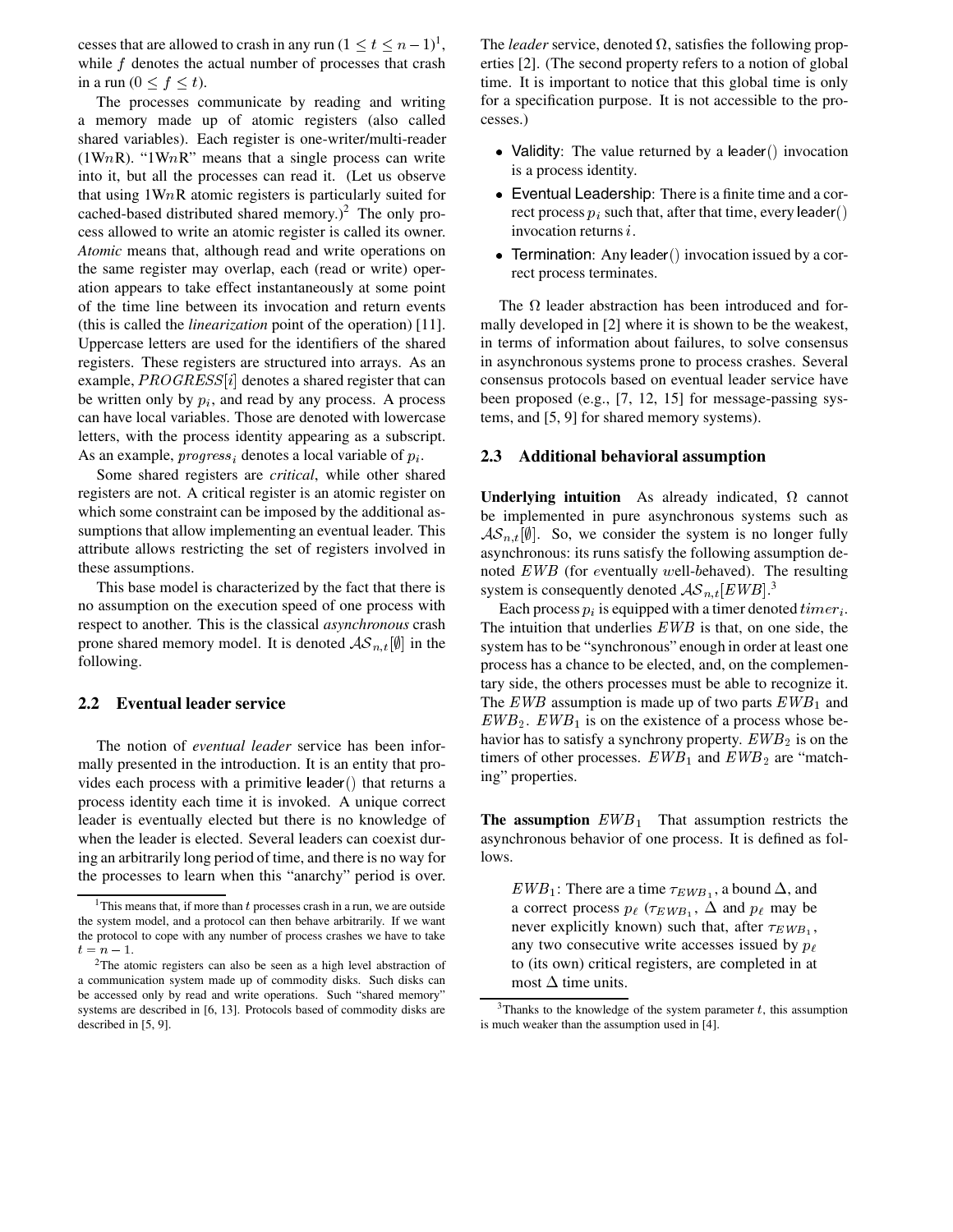This property means that, after some arbitrary (but finite) time, the speed of  $p_{\ell}$  is lower-bounded, i.e., its behavior is partially synchronous (let us notice that, while there is a lower bound, no upper bound is required on the speed of  $p_{\ell}$ , except the fact that it is not  $+\infty$ ). In the following we say " $p_\ell$  satisfies  $EWB_1$ " to say that  $p_\ell$  is a process that makes satisfied that assumption.

**The assumption**  $EWB_2$  That assumption, that is on timers, is based on the following timing property. Let a timer be *eventually well-behaved* if there is a time  $\tau_{EWB_2}$ after which, whatever the duration  $\delta$  and the time  $\tau' \geq$  (number  $\tau_{EWB_2}$  at which it is set to  $\delta$ , that timer expires at some finite time  $\tau''$  such that  $\tau'' \geq \tau' + \delta$ .

This definition allows a timer to expire at arbitrary times (i.e., times that are unrelated to the duration it has been set to) during an arbitrary but finite time, after which it behaves correctly. We are now in order to state the assumption  $EWB_2$ :

 $EWB_2$ : The timers of  $(t - f)$  correct processes, different from the process  $p_{\ell}$  that satisfies  $EWB_1$ , are eventually well-behaved.

It is important to see that a well-behaved timer does not impose an upper bound on the duration before which a timer expires (except that it is finite).

When we consider  $EWB$ , it is important to notice that any process (but one, that is constrained by a lower bound on its speed) can behave in a fully asynchronous way. Moreover, the local clocks used to implement the timers are not required to be synchronized. Finally, the timers of up to  $(n - t) + f$  correct processes can behave arbitrarily. It follows that the timing assumption EWB is particularly weak.

In the following we say " $p_x$  is involved in  $EWB_2$ " to say that  $p_x$  is a correct process that has an eventually wellbehaved timer.

## **3 A** <sup>t</sup>**-resilient eventual leader protocol**

#### **3.1 Principle of the protocol**

The protocol that implements an eventual leader facility in  $AS_{n,t}[EWB]$  is based on a simple idea: a process  $p_i$ elects the process that is the least suspected to have crashed (that idea is used in a lot of eventual leader election protocols in message-passing systems). So, each time a process  $p_i$  suspects  $p_j$  because it has not observed a progress from  $p_i$  during some duration (defined by the latest timeout value used to set its timer), it increases a suspicion counter (denoted  $SUSPICIONS[i, j]$ ).

It is possible that, because its timer does not behave correctly, a process  $p_i$  suspects erroneously a process  $p_k$ , despite the fact that  $p_k$  did some progress (this progress being made visible thanks to assumption  $EWB_1$ if  $p_k$  satisfies that assumption). So, when it has to compute its current leader,  $p_i$  does not consider all the suspicions. For each process  $p_k$ , it takes into account only the  $(t + 1)$  smallest values among the n counters  $SUSPICIONS[1, k], \ldots, SUSPICIONS[n, k]$ . As we will see, due  $EWB_2$ , this allows it to eliminate the erroneous suspicions.

As several processes can be equally suspected,  $p_i$  uses the function  $lexmin(X)$  that outputs the lexicographically smallest pair in the set parameter  $X$ , where  $X$  is a set of (number of suspicions, process identity) pairs and  $(a, i)$  <  $(b, j)$  iff  $(a < b) \vee (a = b \wedge i < j).$ 

#### **3.2 Shared and local variables**

**Shared variables** The shared memory is made up of two arrays of 1WnR shared variables.

- $PROGRESS[1..n]$  is an array of shared variables that contain positive integers. That array is initialized to  $[1, \ldots, 1]$ . Only  $p_i$  can write  $PROGRES[i]$ . It does it regularly to indicates to the other processes that it is still alive. Each  $PROGRESS[i]$  shared variable is a *critical* variable (see the definition of  $EWB_1$ ).
- $SUSPICIONS[1..n, 1..n]$  is an array of (non-critical) shared variables that contain positive integers (each entry is initialized to 1). The entries of the vector  $SUBPICIONS[i, 1..n]$  can be written only by  $p_i$ .  $SUBPICIONS[i, j] = x$  means that, up to now, the process  $p_i$  has suspected  $x - 1$  times the process  $p_i$  to have crashed.

**Local variables** Each process  $p_i$  manages the following local variables.

- progress; is used by  $p_i$  to measure its progress, and consequently update  $PROGRES[<sub>i</sub>]$ .
- $last_i[1..n]$  is an array such that  $last_i[k]$  contains the latest value of  $PROGRESS[k]$  read by  $p_i$ .
- $suspicions_i[1..n]$  is an array such that  $suspicions_i[k]$ contains the number of times  $p_i$  suspected  $p_k$ .
- progress  $k_i$ , timeout<sub>i</sub> and susp<sub>i</sub>[1..n] are auxiliary local variables used by  $p_i$  to locally memorize relevant global values.

### **3.3 Process behavior**

The behavior of a process is described in Figure 1. It is decomposed in three tasks. The first task  $(T1)$  defines the way the current leader is determined. For each process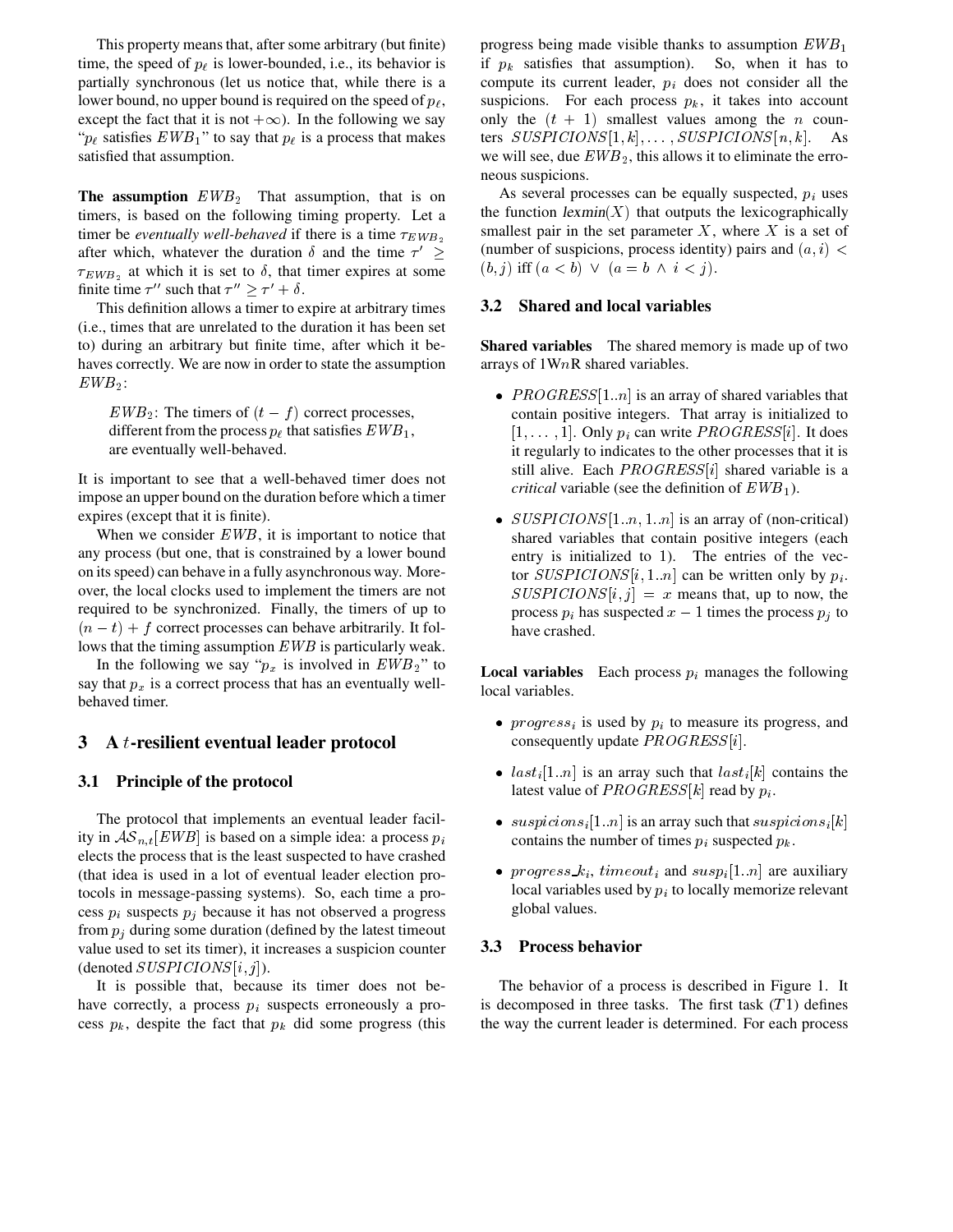```
task T :
(1) when leader() is invoked:
(2) for_each k \in \{1, ..., n\} do
(3) let susp_i[k] = \sum (t+1) smallest values in the vector SUBPICIONS[1..n, k](4) end for;
(5) return(\ell) where \ell is such that (-, \ell) = lex\_min(\{(susp_i[k], k)\}_{1 \leq k \leq n})\textbf{task } T2:
(6) repeat forever
(7) progress_i \leftarrow progress_i + 1; PROGRESS[i] \leftarrow progress_i(8) end repeat
\textbf{task } T3:
(9) when timeri expires:
(10) for_each k \in \{1, ..., n\} \setminus \{i\} do
(11) \qquad \qquad progress\_k_i \leftarrow PROGRESS[k];(12) if (progress k_i \neq last_i[k])
(13) then last_i[k]\kappa \leftrightarrow progress \kappa_i(14) else suspicions<sub>i</sub>[k]
                                [k] \leftarrow \text{supitions}_i[k]+1;(15) SUSPICIONS[i,k] \leftarrow suspicious_i[k](16) end if
(17) end for;
(18) for each k \in \{1, ..., n\} do
(19) let susp_i[k] = \sum (t+1) smallest values in the vector SUBPICIONS[1..n, k](20) end for;
(21) let timeout_i = min({swsp_i[k]}_{1 \leq k \leq n});(22) set timer_i to timeout_i
```
**Figure 1. A** t-resilient eventual leader election algorithm (code for  $p_i$ )

 $p_k$ ,  $p_i$  first computes the number of relevant suspicions that concerns  $p_k$ . As already mentioned, those are the  $(t + 1)$ smallest values in the vector  $SUSPICIONS[1..n, k]$  (line 3). The current leader is then defined as the process currently the least suspected, when considering only the relevant suspicions (line 5).

The second task  $(T2)$  is a simple repetitive task whose aim is to increase  $PROGRESS[i]$  in order to inform the other processes that  $p_i$  has not crashed (line 7). The third task (T 3) is associated with  $p<sub>i</sub>$ 's timer expiration. It is where  $p_i$  possibly suspects the other processes and where it sets its timer  $(timer_i)$ .

- 1. Suspicion management part (lines 10-17). For each process  $p_k$  ( $k \neq i$ ),  $p_i$  first reads  $PROGRESS[k]$  to see  $p_k$ 's current progress. If there is no progress since the last reading of  $PROGRESS[k], p_i$  suspects once more  $p_k$  to have crashed, and increases consequently  $SUSPICIONS[i, k]$ .
- 2. Timer setting part (lines 18-22). Then,  $p_i$  resets its timer to an appropriate timeout value. That value is computed from the current relevant suspicions. Let us observe that this timeout value increases when these suspicions increase. Let us also remark that, if after some time the number of relevant suspicions does no longer increase,  $timeout_i$  keeps forever the same

value.

As we can see, the protocol is relatively simple. It uses  $n^2 + n$  shared variables. (As, for any i, SUSPICIONS  $[i, i]$  $i$ is always equal to 1, it is possible to use the diagonal of that matrix to store the array  $PROGRES[1..n]$ .

# **4 Proof of the protocol**

Let us consider a run of the protocol described in Figure 1 in which the assumptions  $EWB_1$  and  $EWB_2$  defined in Section 2.3 are satisfied. This section shows that an eventual leader is elected in that run. The proof is decomposed into several lemmas.

**Lemma 1** *Let*  $p_i$  *be a faulty process. For any*  $p_j$ ,  $SUBPICIONS[i, j]$  is bounded.

**Proof** Let us first observe that the vector  $SUBPICIONS[i, 1..n]$  is updated only by  $p_i$ . The proof follows immediately from the fact that, after it has crashed, a process does no longer increase shared variables.  $\Box_{Lemma~1}$ 

**Lemma 2** Let  $p_i$  and  $p_j$  be a correct and a faulty process, *respectively.*  $SUSPICIONS[i, j]$  grows unboundedly.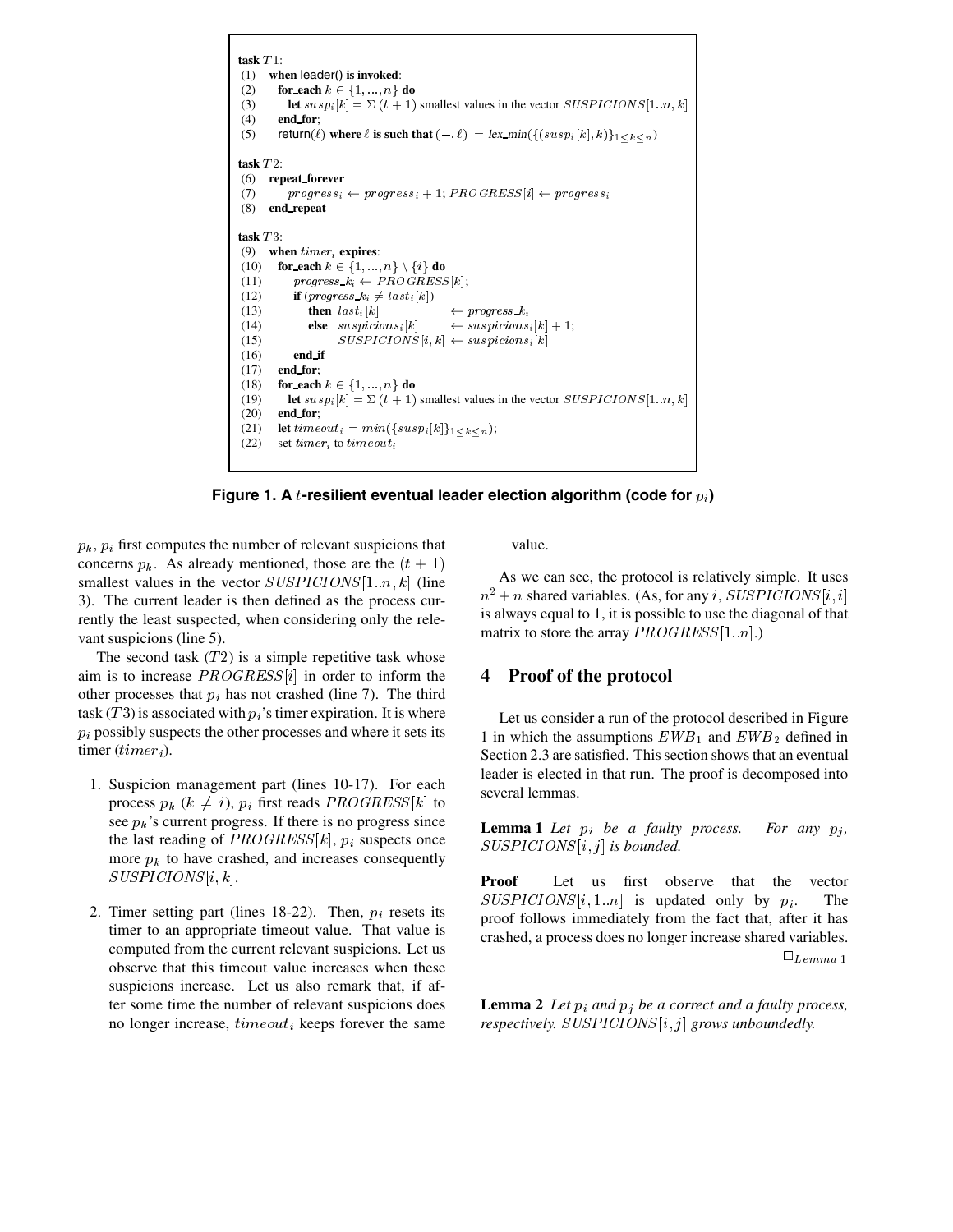**Proof** After a process  $p_j$  has crashed, it does no longer increase the value of  $PROGRESS[j]$ , and consequently, due to the update of line 13, there is a finite time after which the test of line 12 remains forever false at any correct process  $p_i$ . It follows that  $SUSPICIONS[i, j]$  is increased unboundedly at line 15.  $\Box$   $L_{tempa}$  2

**Lemma 3** Let  $p_i$  be a correct process involved in the as*sumption* EWB *(i.e., its timer is eventually well-behaved) and let us assume that after some point in time timer<sub>i</sub> is always set to a value*  $\Delta' > \Delta$ *. Let*  $p_i$  *be a correct process that* satisfies the assumption  $EWB_1$ . Then,  $SUSPICIONS[i,j]$ *is bounded.*

**Proof** As  $p_i$  is involved in  $EWB_2$ , there is a time  $\tau_{EWB_2}$ such that *timer<sub>i</sub>* never expires before  $\tau + \delta$  if it has been set to  $\delta$  at time  $\tau$ , with  $\tau \geq \tau_{EWB_2}$ . Similarly, as  $p_j$  satisfies  $EWB_1$ , there are a bound  $\Delta$  and a time  $\tau_{EWB_1}$  after which two consecutive write operations issued by  $p_i$  on  $PROGRESS[j]$  are separated by at most  $\Delta$  time units (let us recall that  $PROGRESS[j]$  is the only critical variable written by  $p_i$ ).

Let  $\tau_{\Delta}$ , the time after which  $timeout_i$  takes only values  $\Delta' > \Delta$ , and let  $\tau = \max(\tau_{\Delta}, \tau_{EWB_1}, \tau_{EWB_2})$ . As after time  $\tau_{\Delta}$  any two consecutive write operations into *PROGRESS* [j] issued by  $p_j$  are separated by at most  $\Delta$ time units, while any two reading of  $PROGRESS[j]$  by  $p_i$  are separated by at least  $\Delta'$  time units, it follows that there is a finite a time  $\tau' \geq \tau$  after which we always have  $PROGRESS[j] \neq last_{i}[j]$  when evaluated by  $p_i$  (line 12). Hence, after  $\tau'$ , the shared variable  $\text{SUBPICIONS}[i,j]$ is no longer increased, which completes the proof of the lemma.  $\Box$ <sub>Lemma 3</sub>

**Notation 1** Given a process  $p_k$ , let  $sk_1(\tau) \leq sk_2(\tau) \leq$  $\cdots \leq sk_{t+1}(\tau)$  denote the  $(t + 1)$  smallest values among the *n* values in the vector  $SUSPICIONS[1..n, k]$  at time  $\tau$ . Let  $M_k(\tau)$  denote  $sk_1(\tau) + sk_2(\tau) + \cdots + sk_{t+1}(\tau)$ .

**Notation 2** Let S denote the set containing the f faulty processes plus the  $(t - f)$  processes involved in the assumption  $EWB<sub>2</sub>$  (their timers are eventually well-behaved). Then, for each process  $p_k \notin S$ , let  $S_k$  denote the set  $S \cup \{p_k\}$ . (Let us notice that  $|S_k| = t + 1$ .)

**Lemma 4** At any time  $\tau$ , there is a process  $p_i \in S_k$  such that the predicate  $SUSPICIONS[i, k] \geq sk_{t+1}(\tau)$  is satis*fied.*

**Proof** Let  $K(\tau)$  be the set of the  $(t + 1)$  processes  $p_x$  such that, at time  $\tau$ ,  $SUSPICIONS[x, k] \leq sk_{t+1}(\tau)$ . We consider two cases.

- 1.  $S_k = K(\tau)$ . Then, taking  $p_i$  as the "last" process of  $S_k$  such that  $SUSPICIONS[i, k] = sk_{t+1}(\tau)$  proves the lemma.
- 2.  $S_k \neq K(\tau)$ . in that case, let us take  $p_i$  as a process in  $S_k \setminus K(\tau)$ . As  $p_i \notin K(\tau)$ , it follows from the definition of  $K(\tau)$  that  $SUSPICIONS[i, k] \geq sk_{t+1}(\tau)$ , and the lemma follows.  $\Box$   $L_{emma}$  4

**Notation 3** Let  $M_x = \max(\lbrace M_x(\tau)_{\tau>0} \rbrace)$ . If there is no such value ( $M_x(\tau)$  grows forever according to  $\tau$ ), let  $M_x =$  $+\infty$ . Let B be the set of processes  $p_x$  such that  $M_x$  is bounded.

**Lemma 5** If the assumption  $EWB_1$  is satisfied, then  $B \neq$ -*.*

**Proof** Let  $p_k$  be a process that satisfies  $EWB_1$ . We show that  $M_k$  is bounded. Due to Lemma 4, at any time  $\tau$ , there is a process  $p_{i(\tau)} \in S_k$  such that we have  $SUSPICIONS[j(\tau), k](\tau) \geq sk_{t+1}(\tau)$ . (where  $SUBPICIONS[j(\tau), k](\tau)$  denotes the value of the corresponding variable at time  $\tau$ ). It follows that  $M_k(\tau)$  is upper bounded by  $(t + 1) \times SUSPICIONS[j(\tau), k](\tau)$ . So, the proof amounts to show that, after some time, for any  $j \in S_k$ ,  $SUBPICIONS[j, k]$  remains bounded. Let us consider any process  $p_j \in S_k$  after the time at which the f faulty processes have crashed. There are three cases.

- 1.  $p_j = p_k$ . In this case  $SUSPICIONS[j,k] = 1$  permanently.
- $j$  2.  $p_j$  is a faulty process of  $S_k$ . In that case, the fact that  $SUBPICIONS[j,k]$  is bounded follows directly from Lemma 1.
	- 3.  $p_j$  is a process of  $S_k$  that is one of the  $(t f)$  correct processes involved in the assumption  $EWB<sub>2</sub>$ . The fact that  $SUSPICIONS[j, k]$  is bounded is then an immediate consequence of Lemma 3.

 $\square_{Lemma\ 5}$ 

**Lemma 6** <sup>B</sup> *does not contain faulty processes.*

**Proof** Let  $p_j$  be a faulty process. Observe that, for each  $\tau$ , the set of processes whose values in the vector  $SUBPICIONS [1..n, j]$  are added to compute  $M_j(\tau)$  contains at least one correct process. Due to Lemma 2, for each correct process  $p_i$ ,  $SUSPICIONS[i, j]$  increases forever, and hence so does  $M_j$ , which proves the lemma.  $\square_{Lemma\ 6}$ 

**Lemma 7** *There is a time after which any invocation of the primitive* **leader**(*) issued by a correct process, returns the identity of a (correct) process of* <sup>B</sup>*.*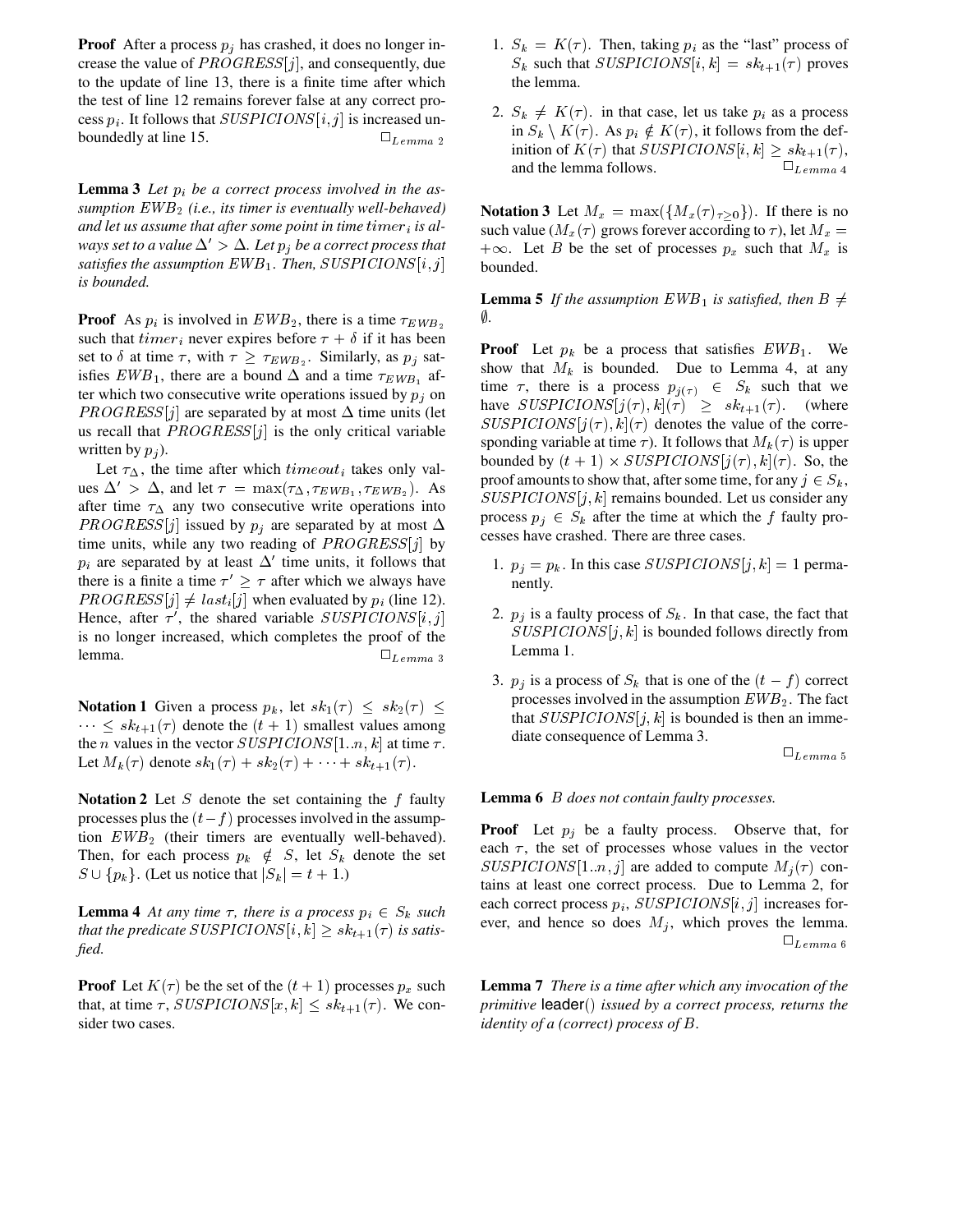**Proof** The lemma follows from the lines 2-5 and the fact that  $B$  is not empty (Lemma 5) and contains only correct processes (Lemma 6).  $\Box$   $L_{emma}$  7

**Notation 4** Let  $(M_a, a) = lex\_min(\{(M_x, x) \mid p_x \in B\}).$ 

**Lemma 8** *There is a single process*  $p_a$  *and it is a correct process.*

**Proof** The lemma follows directly from the following observations: *B* does not contain faulty processes (Lemma 6), it is not empty (Lemma 5), and no two processes have the same identity.  $\Box$   $L_{emm}$  8

**Theorem 1** *There is a time after which all the processes elect forever the same correct process as their common leader.*

**Proof** The theorem follows from Lemma 7 and Lemma 8.  $\Box_{Theorem~1}$ 

### **5 Discussion**

**On the process that is elected** The proof of the protocol relies on the assumption  $EWB_1$  to guarantee that at least one correct process can be elected (i.e., the set  $B$  is not empty, -Lemma 5-, and does not contain faulty processes -Lemma 6-). This does not mean that the elected process is a process that satisfies the assumption  $EWB_1$ . There are cases where it can be another process.

To see when this can happen, let us consider two correct processes  $p_i$  and  $p_j$  such that  $p_i$  does not satisfy  $EWB_2$ (its timer is never well-behaved) and  $p_j$  does not satisfy  $EWB_1$  (it never behaves synchronously). (A re-reading of the statement of Lemma 3 will make the following description easier to understand.) Despite the fact that  $(1)$   $p_i$  is not synchronous with respect to a process that satisfies  $EWB_1$ , and can consequently suspects these processes infinitely often, and (2)  $p_j$  is not synchronous with respect to a process that satisfy  $EWB_2$  (and can consequently be suspected infinitely often by such processes), it is still possible that  $p_i$ and  $p_i$  behave synchronously one with respect to the other in such a way that  $p_i$  never suspects  $p_j$ . If this happens  $SUBPICIONS[i, j]$  remains bounded, and it is possible that the value  $M_j$  not only remains bounded, but becomes the smallest value in the set  $B$ . It this occurs,  $p_j$  is elected as the common leader.

Of course, there are runs in which the previous scenario does not occur. That is why the protocol has to rely on  $EWB_1$  in order to guarantee that the set B be never empty.

**On the timeout values** It is important to notice that the timeout values are determined from the least suspected processes. Moreover, after the common leader (say  $p_y$ ) has been elected, any timeout value is set to  $M_y$ . It follows that, be the run finite or infinite, the timeout values are always bounded.

# **6 Conclusion**

This paper was on the election of an eventual leader in asynchronous systems in which the processes communicate by reading and writing atomic registers only, and where up to t processes can crash  $(1 \leq t < n, n$  being the total number of processes). As this problem cannot be solved in pure (message-passing or shared memory) asynchronous systems, the paper has proposed and investigated an additional timing assumption that allows electing an eventual leader at least in the asynchronous runs that satisfy it. The assumption requires that after some time (i) there is process that behaves synchronously, and (ii)  $(t - f)$  other processes have timers that work correctly (where  $f$  is the actual number of process crashes in a run). A timer works incorrectly when it expires too with respect to the value it has been set. A <sup>t</sup>-resilient protocol that benefits from this assumption has been proposed and proved correct. A noteworthy property of this protocol lies in its design simplicity.

Among problems that remain open, we list two. One concerns the values taken by the suspicion-related shared variables ( $SUSPICIONS[i, j]$ ): it is possible to bound their domain? If the answer is "yes", how can it be done? Another problem would consist in finding a common framework that would unify the protocol presented in this paper and the protocols introduced in [4].

### **References**

- [1] Aguilera M.K., Delporte-Gallet C., Fauconnier H. and Toueg S., Communication-Efficient Leader Election and Consensus with Limited Link Synchrony. *Proc. 23th ACM Symposium on Principles of Distributed Computing (PODC'04)*, ACM Press, pp. 328-337, 2004.
- [2] Chandra T., Hadzilacos V. and Toueg S., The Weakest Failure Detector for Solving Consensus. *Journal of the ACM*, 43(4):685-722, 1996.
- [3] Dwork C., Lynch N. and Stockmeyer L., Consensus in the Presence of Partial Synchrony. *Journal of the ACM*, 35(2):288-323, 1988.
- [4] Fernández A., Jiménez E. and Raynal M., Electing an Eventual Leader in an Asynchronous Shared Memory System. *Tech Report #1821*, 19 pages, IRISA, University of Rennes 1, October 2006.